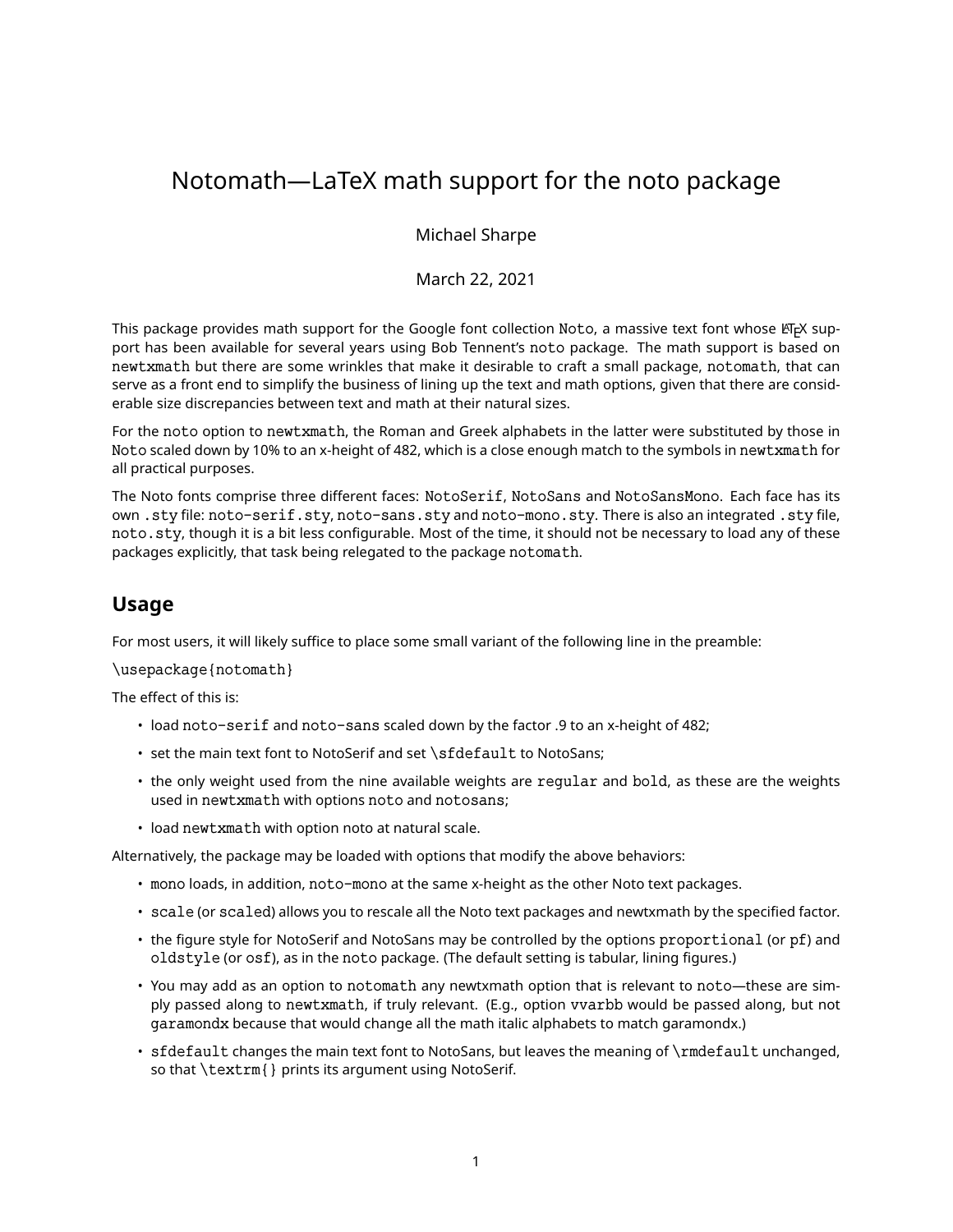# **Usage Notes**

- There are a couple of issues that might lead you to avoid NotoSansMono as your Typewriter font:
	- **–** In OT1 encoding, the glyphs are not laid out as TEX TYPEWRITER TEXT, as, for example, cmtt. This means you will get incorrect output from text that involves quotes, backslash, braces and the like. (This is not a problem in other encodings such as T1.)
	- **–** The NotoSansMono fonts have no visiblespace glyph, so \verb⁎ will fail to to render the space as something like  $\mu$ . If this is important to you, replace noto-mono with a package like inconsolata, if you want to try another sans mono font. The loading order is important—you should load inconsolata before loading notomath.
- If you chose the sfdefault option so that NotoSans is the main text font, you may find that a SansMono font if too similar to be easily distinguished from the main font, in which case you may wish to switch to a serifed mono font. If not loading NotoSansMono by means of the option mono, you should load a replacement TT package BEFORE loading notomath if you wish to be able to use the macro \mathtt using glyphs that match those used for \texttt. There are three reasonable options, and possibly more that I'm not aware of. Each would need to be scaled up a bit.
	- **–** The TT package zlmtt does have a visiblespace glyph and its OT1 encoding is in TEX TYPEWRITER TEXT so \verb and \texttt function correctly even in OT1 encoding. I find the caps too tall to be a very good match.
	- **–** The TT package newtxtt does have a visiblespace glyph and works well in T1 encoding. There is no OT1 encoded version currently. Caps are a bit too tall to be a very good match.
	- **–** The TT package nimbusmononarrow does have a visiblespace glyph and its OT1 encoding is in TEX TYPEWRITER TEXT so \verb and \texttt function correctly even in OT1 encoding. Caps are not too tall—this is my preferred serifed TT with NotoSans text.

# **Example preamble fragments**

Example 1:

•

\usepackage[mono,vvarbb,upint]{notomath}

% load NotoSerif, NotoSans, NotoSansMono, mainfont=NotoSerif

% options vvarbb and upint passed to newtxmath, resulting in

% STIX Blackboard Bold and upright integrals rather than slanted

The Noto fonts will be scaled to x-height 482, matching math symbols. The main text font will be NotoSerif.

Example 2:

\usepackage[varq,varl]{inconsolata} % inconsolata sans mono

```
\usepackage[vvarbb,uprightscript]{notomath}
```
- % load NotoSerif, NotoSans, mainfont=NotoSerif
- % options vvarbb and uprightscript passed to newtxmath, resulting in
- % STIX Blackboard Bold and upright script

The Noto fonts will be scaled to x-height 482, matching math symbols. The main text font will be NotoSerif.

Example 3:

```
\usepackage[scaled=1.12]{nimbusmononarrow}% typewriter font
\usepackage[sfdefault,subscriptcorrection]{notomath}
% load NotoSerif, NotoSans, mainfont=NotoSans
% option subscriptcorrection passed to newtxmath
```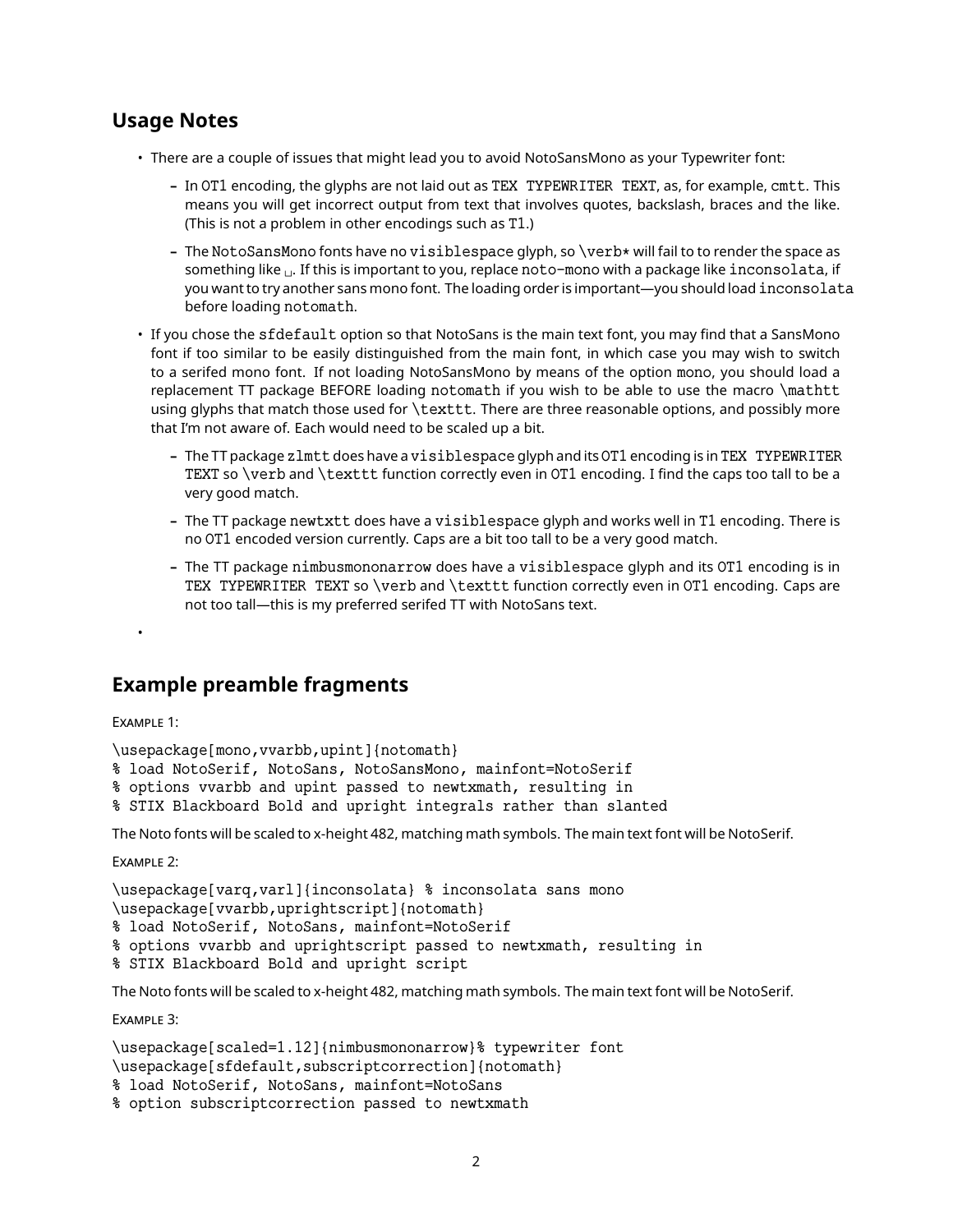will output the Noto fonts scaled to x-height 482 with matching math symbols. The main text font will be Noto-Sans.

EXAMPLE 4:

```
\usepackage[scaled=1.24]{nimbusmononarrow}% typewriter font
\usepackage[scale=1.11,sfdefault,pf,osf]{notomath}
% load NotoSerif, NotoSans, mainfont=NotoSans
% option subscriptcorrection passed to newtxmath
```
will output the Noto fonts scaled to x-height 536 with matching math symbols. The main text font will be NotoSans with proportional oldstyle figures except in math, which always uses tabular lining figures.

The examples above all work with pdflatex, and with xelatex if some additional rules are followed. With xelatex, the lines in the above examples must precede the loading of fontspec, which must use the option nomath. After that, one may load any text fonts required for secondary use, or even replace the main Noto fonts.

# **Subscript Correction**

The spacing of math letters was adjusted so the superscripts would not collide with the base letters. This was necessary mainly for letters like *i, f, y* and  $\beta$  as superscripts and like D and  $\Omega$  as base letters. As a result of these adjustments, some of the formerly problematic superscript letters become problematic subscript letters. Two files are provided to make adjustments to the letter by inserting appropriate kerns when that letter is the first character in a subscript—one for NotoSerif and one for NotoSans letters, under the respective names

```
newtx-noto-subs.tex % for NotoSerif
newtx-notosans-subs.tex
```
The appropriate file is read in by newtxmath provided you add the option subscriptcorrection. A line in the file of the form  $\{j\}$   $\{-2\}$  will translate to a kern of  $-2$ mu being placed before a leading *i* in a subscript.

### **Lower level settings**

It may be that you wish to make use of lower level settings in the individual noto- packages. In that case, the following information may be useful.

Recall from the README to the noto package:

- \usepackage{noto}
	- **–** loads NotoSerif as \rmdefault;
	- **–** loads NotoSans as \sfdefault;
	- **–** loads NotoSansMono as \ttdefault;
	- **–** lets \familydefault to \rmdefault;
	- **–** so, main body text is NotoSerif, \textsf points to NotoSans and \texttt to NotoSansMono.
	- **–** The scale option does not affect NotoSerif size.
- \usepackage{noto-serif}
	- **–** loads NotoSerif as \rmdefault;
	- **–** lets \familydefault to \rmdefault;
	- **–** neither NotoSans nor NotoSansMono is loaded.
	- **–** scale option available.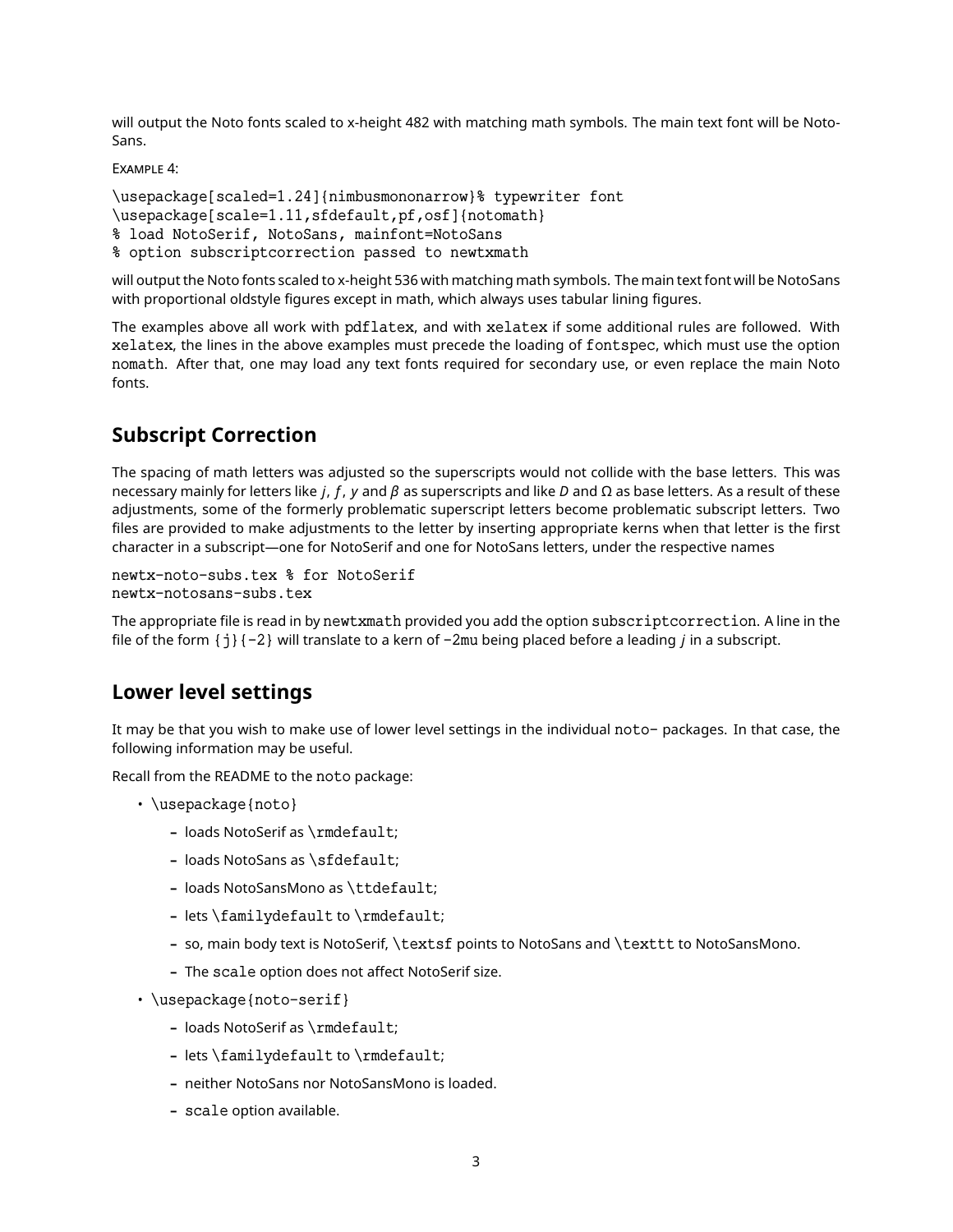- \usepackage{noto-sans}
	- **–** loads NotoSans as \sfdefault;
	- **–** does not modify \familydefault;
	- **–** neither NotoSerif or NotoSansMono is loaded.
	- **–** scale option available.
- \usepackage[sfdefault]{noto-sans}
	- **–** loads NotoSans as \sfdefault;
	- **–** lets \familydefault to \sfdefault
	- **–** neither NotoSerif or NotoSansMono is loaded and NotoSans becomes the main text font.
	- **–** scale option available.
- \usepackage{noto-mono}
	- **–** loads NotoSansMono as \ttdefault;
	- **–** neither NotoSerif or NotoSans is loaded.
	- **–** scale option available.

At its lowest level, you invoke NotoMath in newtxmath using the option noto, and NotoSansMath using the option notosans.

### **Math samples**

**An inversion formula:** Let  $g:\R^+\to\R$  be bounded and right continuous, and let  $\varphi(\alpha)\coloneqq\int_0^\infty e^{-\alpha t}g(t)\,dt$  denote its Laplace transform. Then, for every  $t > 0$ ,

$$
g(t) = \lim_{\varepsilon \to 0} \lim_{\lambda \to \infty} \varepsilon^{-1} \sum_{\lambda t < k \le (\lambda + \varepsilon)t} \frac{(-1)^k}{k!} \lambda^k \varphi^{(k)}(\lambda). \tag{1}
$$

**Solutions of systems of ODEs:** Let  $\mathbf{v}(\mathbf{x}, \alpha)$  denote a parametrized vector field ( $\mathbf{x} \in U$ ,  $\alpha \in A$ ) where U is a domain in ℝ $^n$  and the parameter space A is a domain in ℝ $^m$ . We assume that **v** is C<sup>k</sup>-differentiable as a function of (**x**, **α**), where  $k \geq 2$ . Consider a system of differential equations in U:

$$
\mathbf{x} = \mathbf{v}(\mathbf{x}, \alpha), \qquad \mathbf{x} \in U
$$
 (2)

Fix an initial point **p**<sub>0</sub> in the interior of U, and assume **v**( $\mathbf{p}_0$ ,  $\alpha_0$ )  $\neq$  **0**. Then, for sufficiently small t,  $|\mathbf{p} - \mathbf{p}_0|$  and  $|\alpha - \alpha_0|$ , the system (2) has a unique solution  $\mathbf{x}_\alpha(t)$  satisfying the initial condition  $\mathbf{x}_\alpha(0) = \mathbf{p}$ , and that solution depends differentiably (of class  $C^k$ ) on  $t$ , **p** and  $\boldsymbol{\alpha}$ .

#### **Stirling's formula:**

$$
\Gamma(z) \sim e^{-z} z^{z-1/2} \sqrt{2\pi} \bigg[ 1 + \frac{1}{12z} + \frac{1}{288z^2} - \frac{139}{51840z^3} + \dots \bigg], \quad z \to \infty \text{ in } |\arg z| < \pi. \tag{3}
$$

**Bézier curves:** Given  $z_1$ ,  $z_2$ ,  $z_3$ ,  $z_4$  in  $\mathbb{C}$ , define the Bézier curve with control points  $z_1$ ,  $z_2$ ,  $z_3$ ,  $z_4$  by

$$
z(t) := (1-t)^3 z_1 + 3(1-t)^2 t z_2 + 3(1-t) t^2 z_3 + t^3 z_4, \qquad 0 \le t \le 1.
$$

Because  $(1-t)^3 + 3(1-t)^2t + 3(1-t)t^2 + t^3 = (1-t+t)^3 = 1$  and all summands are positive for 0 ≤ t ≤ 1, z(t) is a convex combination of the four points  $z_k$ , hence the curve defined by  $z(t)$  lies in their convex hull. As t varies from 0 to 1, the curve moves from  $z_1$  to  $z_4$  with initial direction  $z_2 - z_1$  and final direction  $z_4 - z_3$ .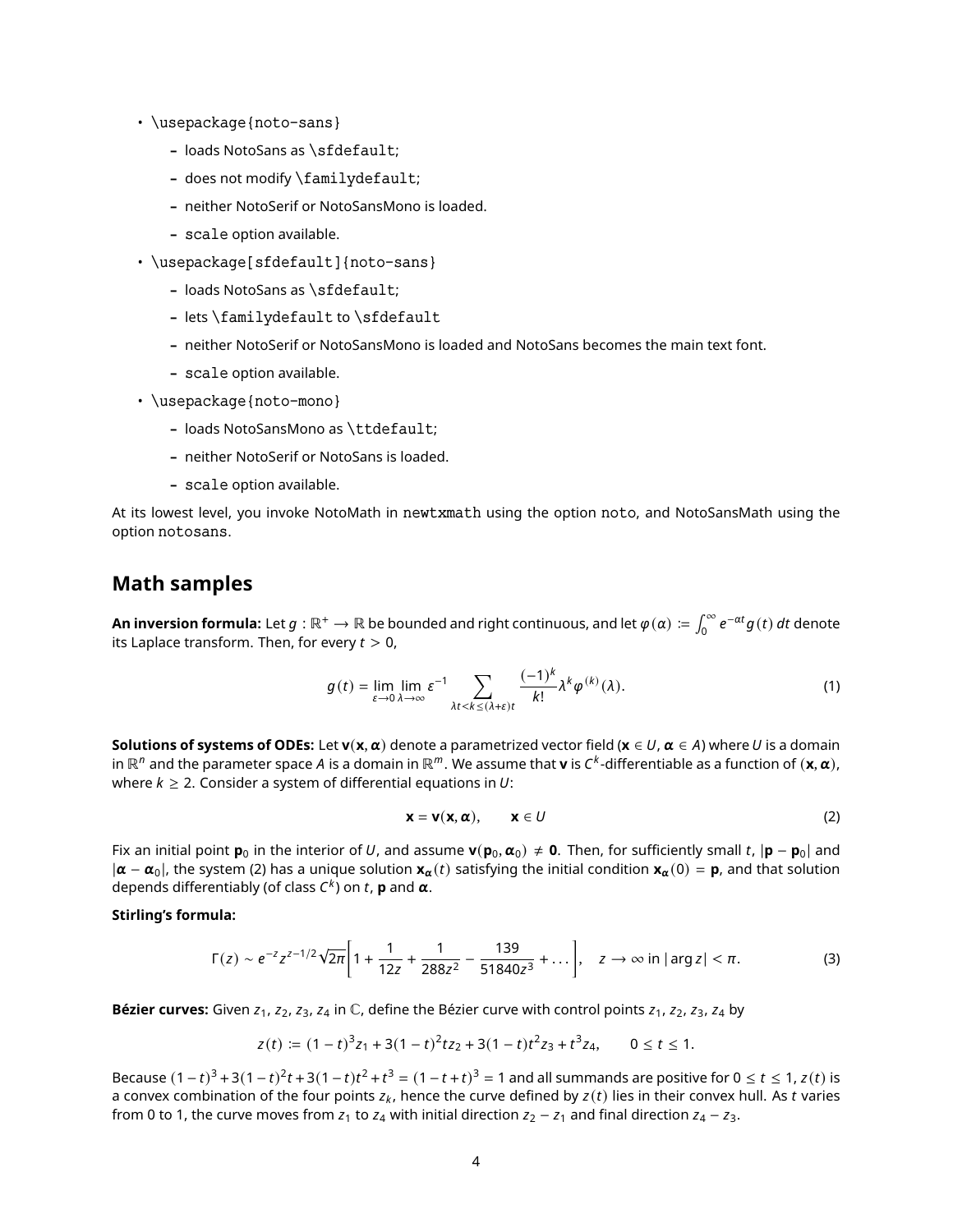**Maxwell's equations:**

$$
\mathbf{B}' = -c \nabla \times \mathbf{E}
$$

$$
\mathbf{E}' = c \nabla \times \mathbf{B} - 4\pi \mathbf{J}.
$$

**Residue theorem:** Let f be analytic in the region G except for the isolated singularities  $a_1, a_2, ..., a_m$ . If  $\gamma$  is a closed rectifiable curve in G which does not pass through any of the points  $a_k$  and if  $\gamma \approx 0$  in G, then

$$
\frac{1}{2\pi i}\int_Y f=\sum_{k=1}^m n(y;a_k)\operatorname{Res}(f;a_k).
$$

**Maximum modulus principle:** Let *G* be a bounded open set in ℂ and suppose that *f* is a continuous function on  $\overline{G}$  which is analytic in G. Then

$$
\max\{|f(z)| : z \in \overline{G}\} = \max\{|f(z)| : z \in \partial G\}.
$$

**Jacobi's identity:** Define the *theta function* by

$$
\vartheta(t)=\sum_{n=-\infty}^{\infty}\exp(-\pi n^2t),\qquad t>0.
$$

Then

$$
\vartheta(t)=t^{-1/2}\vartheta(1/t).
$$

The following three samples show the previous three reworked using NotoSerif and its associated math fonts.

**Residue theorem:** Let f be analytic in the region G except for the isolated singularities  $a_1, a_2, ..., a_m$ . If  $\gamma$  is a closed rectifiable curve in G which does not pass through any of the points  $a_k$  and if  $\gamma \approx 0$  in G, then

$$
\frac{1}{2\pi i}\int_{\gamma}f=\sum_{k=1}^m n(\gamma;a_k)\operatorname{Res}(f;a_k).
$$

**Maximum modulus principle:** Let G be a bounded open set in  $\mathbb C$  and suppose that f is a continuous function on  $\bar{G}$  which is analytic in G. Then

$$
\max\{|f(z)| : z \in \overline{G}\} = \max\{|f(z)| : z \in \partial G\}.
$$

**Jacobi's identity:** Define the *theta function*  $\vartheta$  by

$$
\vartheta(t)=\sum_{n=-\infty}^{\infty}\exp(-\pi n^2t),\qquad t>0.
$$

Then

$$
\vartheta(t)=t^{-1/2}\vartheta(1/t).
$$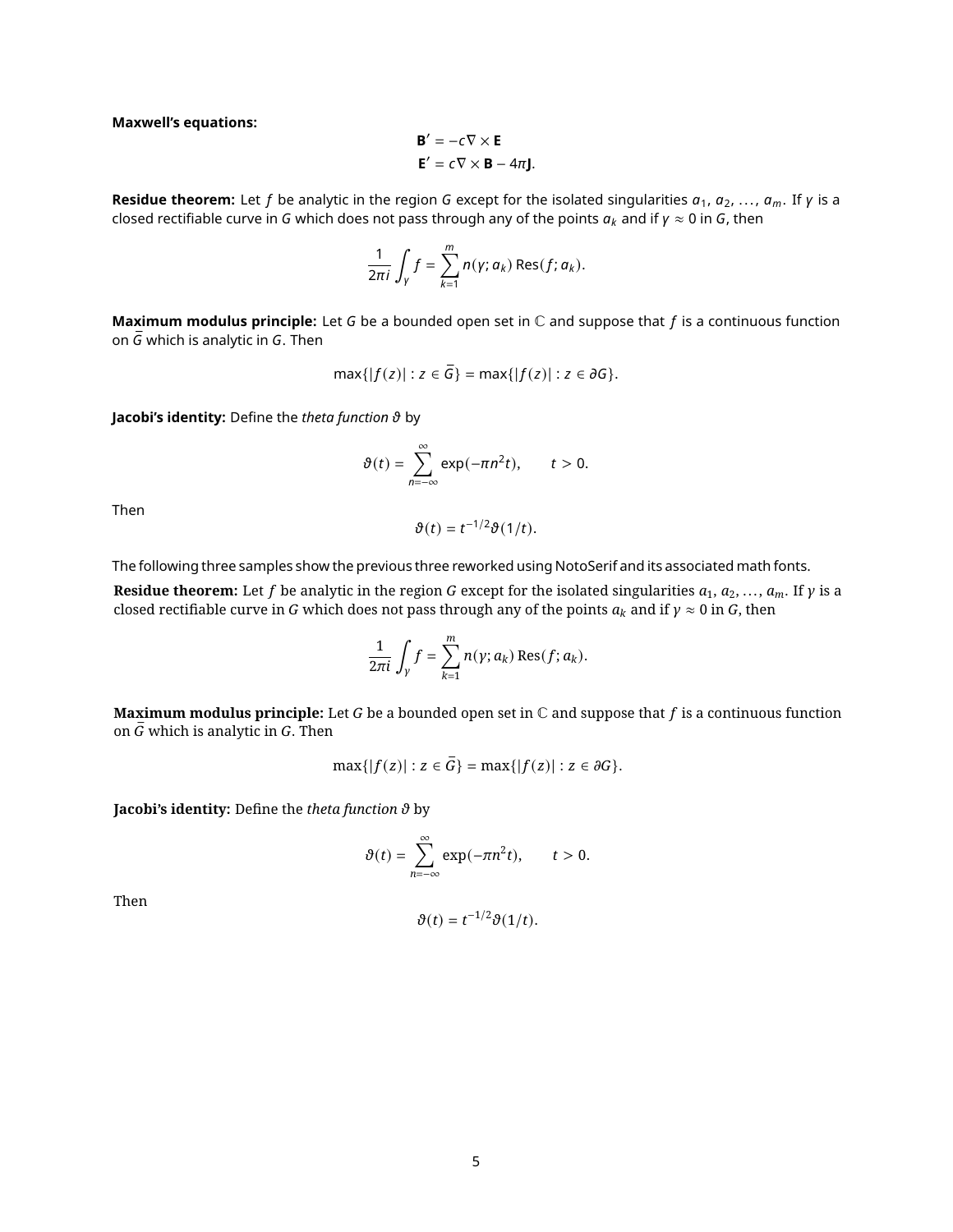# **Font Tables**

### SANS MATH LETTERS

|       | $\mathcal{O}% _{M}\left( t\right)$ | $\mathbf 1$                    | $\overline{c}$                             | 3                             | $\bf 4$                    | $\sqrt{5}$                 | ${\bf \hat{6}}$              | $\boldsymbol{7}$            |                              |
|-------|------------------------------------|--------------------------------|--------------------------------------------|-------------------------------|----------------------------|----------------------------|------------------------------|-----------------------------|------------------------------|
| 00x   | Гo                                 | $\Delta_1$                     | $\Theta_2$                                 | $\Lambda$                     | $\Xi_4$                    | $\Pi_{5}$                  | $\Sigma_{6}$                 | $Y_7$                       | $^{\prime\prime}0\mathrm{x}$ |
| 01x   | $\pmb{\phi}_{8}$                   | $\psi_{\scriptscriptstyle{9}}$ | $\Omega$ <sub>10</sub>                     | $\alpha_{11}$                 | $\beta_{12}$               | $y_{13}$                   | $\delta$ 14                  | $E_{15}$                    |                              |
| 02x   | $\zeta_{16}$                       | $\eta_{17}$                    | $\theta_{18}$                              | $L_{19}$                      | $K_{20}$                   | $\lambda_{21}$             | $\mu_{22}$                   | $V_{23}$                    | $^{\prime\prime}1x$          |
| 03x   | $\xi_{24}$                         | $\pi_{25}$                     | $\rho_{26}$                                | $\sigma_{27}$                 | $\tau_{28}$                | $U_{29}$                   | $\phi$ <sub>30</sub>         | $\chi$ <sub>31</sub>        |                              |
| 04x   | $\psi_{32}$                        | $\omega$ 33                    | $\mathcal{E}_{34}$                         | $\vartheta_{35}$              | $\varpi$ 36                | $Q$ 37                     | $\zeta$ <sub>38</sub>        | $\varphi$ <sub>39</sub>     |                              |
| $05x$ | $-40$                              | $-41$                          | $\rightarrow$ 42                           | $\rightarrow$ 43              | $C_{44}$                   | $5_{45}$                   | $\triangleright$ 46          | $\triangleleft$ 47          | "2x                          |
| 06x   | O <sub>48</sub>                    | 149                            | 250                                        | 351                           | 452                        | 553                        | 654                          | 755                         | "3x                          |
| 07x   | $8_{56}$                           | 957                            | .58                                        | ,59                           | $60$                       | $\int$ 61                  | $>_{62}$                     | $\star$ 63                  |                              |
| 10x   | $\partial{\scriptstyle_{64}}$      | $A_{65}$                       | $B_{66}$                                   | $C_{67}$                      | $D_{68}$                   | $E_{69}$                   | $F_{70}$                     | $G_{71}$                    | $^{\prime\prime}4x$          |
| 11x   | $H_{72}$                           | $I_{73}$                       | $J_{74}$                                   | $K_{75}$                      | $L_{76}$                   | $M_{77}$                   | $N_{\rm 78}$                 | $O_{\rm 79}$                |                              |
| 12x   | $P_{80}$                           | $Q_{81}$                       | $R_{82}$                                   | $S_{83}$                      | $T_{84}$                   | $U_{85}$                   | $V_{86}$                     | $W_{\rm 87}$                | "5x                          |
| 13x   | $X_{88}$                           | $Y_{89}$                       | $Z_{90}$                                   | $b_{91}$                      | $h_{92}$                   | $\sharp$ 93                | $\sim$ 94                    | $\sim$ 95                   |                              |
| 14x   | $\ell$ 96                          | $a_{97}$                       | $b_{98}$                                   | $C_{99}$                      | $d_{100}$                  | $e_{101}$                  | $f_{102}$                    | $g_{103}$                   | $^{\prime\prime}6x$          |
| 15x   | $h_{104}$                          | $j_{105}$                      | $j_{106}$                                  | $k_{107}$                     | $\pmb{l}_{108}$            | $m_{109}$                  | $n_{110}$                    | 0111                        |                              |
| 16x   | $p_{112}$                          | $q_{113}$                      | $r_{114}$                                  | S <sub>115</sub>              | $t_{116}$                  | $U$ <sub>117</sub>         | $V$ 118                      | W <sub>119</sub>            |                              |
| $17x$ | $X_{120}$                          | $y_{121}$                      | $Z$ 122                                    | l <sub>123</sub>              | $J$ 124                    | $\wp$ <sub>125</sub>       | $\rightarrow$ <sub>126</sub> | $\widehat{127}$             | "7x                          |
| 20x   | 128                                | $\chi$ 129                     | 130                                        | 131                           | $0_{132}$                  | 1133                       | 2134                         | 3135                        | "8x                          |
| 21x   | $4_{136}$                          | 5137                           | 6138                                       | 7 139                         | $8_{140}$                  | $9_{141}$                  | $\mathcal{A}_{142}$          | $\mathcal{B}_{143}$         |                              |
| 22x   | $\mathscr{C}_{144}$                | $\mathcal{D}_{145}$            | $\mathscr{E}_{146}$                        | $\mathcal{F}_{147}$           | $\mathcal{G}_{^{148}}$     | $\mathcal{H}_{^{149}}$     | $\mathcal{J}_{\textrm{150}}$ | $\mathcal{J}_{^{151}}$      | $^{\prime\prime}9x$          |
| 23x   | $\mathcal{K}_{^{152}}$             | $\mathscr{L}_{153}$            | $\mathcal{M}_{154}$                        | $\mathcal{N}_{155}$           | $\mathcal{O}_{156}$        | $\mathscr{P}_\textrm{157}$ | $\mathcal{Q}_\text{158}$     | $\mathscr{R}_\textrm{159}$  |                              |
| 24x   | $\mathcal{S}_{160}$                | $\mathcal{T}_{161}$            | $\mathcal{U}_\textrm{162}$                 | $\mathcal{V}_{163}$           | $\mathcal{W}_\textrm{164}$ | $\mathcal{X}_\textrm{165}$ | $y_{166}$                    | $\mathcal{Z}$ 167           | $^{\prime\prime}$ Ax         |
| 25x   | $\hat{a}$ 168                      | $\mathcal{B}_{169}$            | $\mathcal{C}$ 170                          | $d_{171}$                     | $e_{172}$                  | $f_{173}$                  | $q$ <sub>174</sub>           | ${\not\!{\cal R}}_{175}$    |                              |
| 26x   | $\dot{\iota}_{\rm 176}$            | $\dot{\mathcal{J}}$ 177        | ${\not\!{\cal R}}_{178}$                   | $\ell_{179}$                  | $m_{180}$                  | $n_{181}$                  | $O$ -182                     | 72183                       | $^{\prime\prime}$ Bx         |
| 27x   | $q_{184}$                          | 1185                           | 3186                                       | $\boldsymbol{t}_{\text{187}}$ | $u_{188}$                  | U <sub>189</sub>           | $u_{190}$                    | $x_{191}$                   |                              |
| $30x$ | $\mathcal{Y}$ 192                  | $\chi$ 193                     | $t$ 194                                    | I <sup>195</sup>              | $\mathfrak{A}_{196}$       | $\mathfrak{B}_{197}$       | $\mathscr{C}_{198}$          | $\mathfrak{D}_\textrm{199}$ | $^{\prime\prime}$ Cx         |
| 31x   | $\mathscr{C}_{200}$                | $\mathfrak{F}_{201}$           | $\mathcal{G}_{\text{202}}$                 | $\mathcal{H}_{203}$           | $\mathcal{F}_\text{204}$   | $\mathfrak{F}_{205}$       | $\mathcal{K}_{^{206}}$       | $\mathcal{L}_{207}$         |                              |
| 32x   | $\mathcal{M}_{208}$                | $\mathcal{N}_{\text{209}}$     | $6_{210}$                                  | $\mathfrak{P}_{211}$          | $\mathbb{Q}_{212}$         | $\Re$ <sub>213</sub>       | $8_{214}$                    | $\mathfrak{T}_{215}$        | $^{\prime\prime}$ Dx         |
| 33x   | $\mathfrak{N}_{216}$               | $\gamma_{217}$                 | $\rm \gamma\!\!\!\gamma\!\!\!\gamma_{218}$ | $\mathfrak{X}_{219}$          | $y_{220}$                  | $\mathfrak{T}_{221}$       | 0.222                        | 6223                        |                              |
| 34x   | C <sub>224</sub>                   | $d_{225}$                      | $\mathcal{C}$ 226                          | $\rho_{227}$                  | $g_{228}$                  | $h_{229}$                  | i <sub>230</sub>             | $j$ <sub>231</sub>          | $^{\prime\prime}$ Ex         |
| $35x$ | $R_{232}$                          | $\ell$ <sub>233</sub>          | $m$ <sub>234</sub>                         | $\boldsymbol{n}$ 235          | $O$ 236                    | 12237                      | $q_{238}$                    | 1'239                       |                              |
| 36x   | 3240                               | $t_{241}$                      | $U_{242}$                                  | 0.243                         | <b>W</b> 244               | x245                       | $y_{246}$                    | $\chi_{247}$                | $^{\prime\prime}{\rm Fx}$    |
| 37x   | 1248                               | 1249                           | 250                                        | 251                           | 252                        | 253                        | 254                          | 255                         |                              |
|       | $~^{7}8$                           | "9"                            | $\sqrt{a}$                                 | ″B                            | $^{\prime\prime}$ C        | $\sqrt{\phantom{a}}$ D     | $^{\prime\prime}$ E          | $\sqrt{\mathrm{F}}$         |                              |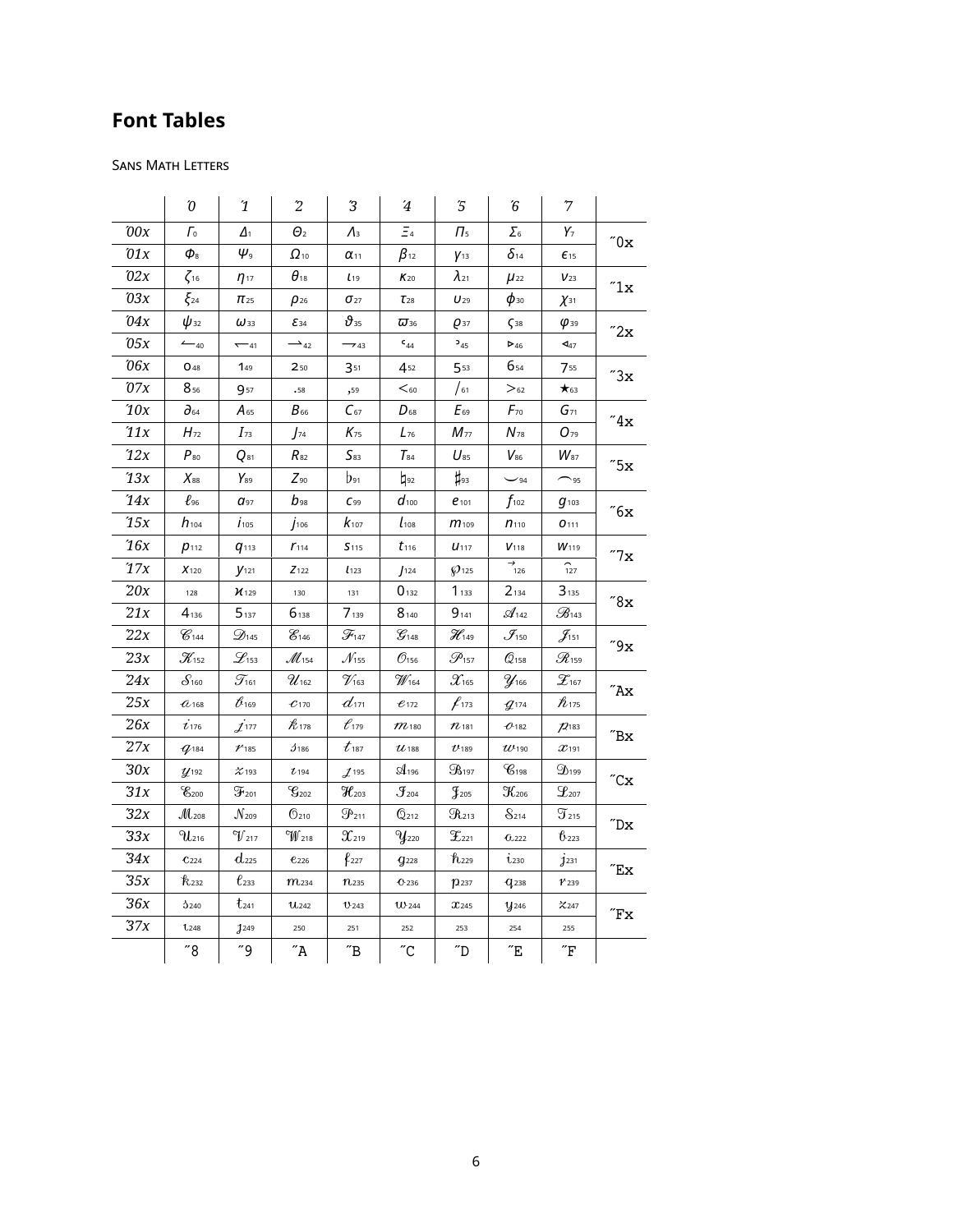### Sans Math LettersA

|       | $\boldsymbol{\hat{0}}$     | $\mathbf 1$                            | $\overline{c}$                                   | 3                     | $\bf 4$                      | $\mathfrak{\mathcal{I}}$                  | ${\bf \hat{6}}$          | 7                                                |                              |
|-------|----------------------------|----------------------------------------|--------------------------------------------------|-----------------------|------------------------------|-------------------------------------------|--------------------------|--------------------------------------------------|------------------------------|
| 00x   | $\Gamma$                   | Δ1                                     | $\Theta$ <sub>2</sub>                            | $\Lambda$             | $\Xi_4$                      | $\Pi_5$                                   | $\Sigma_6$               | Y,                                               |                              |
| $01x$ | $\Phi_{\rm 8}$             | $\psi_{\scriptscriptstyle{9}}$         | $\Omega_{10}$                                    | $\alpha_{11}$         | $\beta_{12}$                 | Y <sub>13</sub>                           | $\delta$ <sub>14</sub>   | $E_{15}$                                         | $^{\prime\prime}0\mathrm{x}$ |
| 02x   | $\zeta_{16}$               | $n_{17}$                               | $\theta_{18}$                                    | $L_{19}$              | K <sub>20</sub>              | $\lambda_{21}$                            | $\mu_{22}$               | V <sub>23</sub>                                  | "1x                          |
| 0.3x  | $\xi_{24}$                 | $\Pi$ <sub>25</sub>                    | $\rho_{26}$                                      | $\sigma_{27}$         | $\mathsf{T}_{28}$            | U <sub>29</sub>                           | фзо                      | $X$ 31                                           |                              |
| 04x   | $\Psi$ <sub>32</sub>       | $\omega$ <sub>33</sub>                 | E <sub>34</sub>                                  | $\vartheta$ 35        | $\overline{\mathbf{w}}$ 36   | Q 37                                      | $\zeta$ <sub>38</sub>    | <b>φ39</b>                                       | "2x                          |
| 05x   | 40                         | 41                                     | 42                                               | $\mathbb{0}_4$ 3      | $\mathbb{1}_{44}$            | 2 <sub>45</sub>                           | 346                      | 447                                              |                              |
| 06x   | 548                        | 649                                    | 750                                              | $B_{51}$              | $\mathbf{\mathfrak{g}}_{52}$ | 53                                        | $\mathcal{L}_{54}$       | ⊅55                                              | "3x                          |
| $07x$ | $\mathfrak{E}_{56}$        | $\sharp$ <sub>57</sub>                 | $:=_{58}$                                        | $=:59$                | $\neq$ 60                    | $=$ 61                                    | $\{62$                   | $\}$ 63                                          |                              |
| $10x$ | $\partial_{64}$            | $\mathfrak{A}_{65}$                    | $\mathfrak{B}_{\scriptscriptstyle{\mathsf{66}}}$ | $\mathfrak{C}_{67}$   | $\mathfrak{D}_{68}$          | $\mathfrak{E}_{69}$                       | $\mathfrak{F}$           | $\mathfrak{G}_{71}$                              | $^{\prime\prime}4x$          |
| 11x   | $\mathfrak{H}_{72}$        | $\mathfrak{J}_{73}$                    | $\mathfrak{J}_{74}$                              | $\mathbf{R}_{75}$     | $\mathfrak{L}_{76}$          | $\mathfrak{M}_{77}$                       | $\mathfrak{N}_{^{78}}$   | $\mathfrak{D}_{79}$                              |                              |
| 12x   | $\mathfrak{P}_{\text{80}}$ | $\mathfrak{Q}_{81}$                    | $\mathfrak{R}_{82}$                              | $\mathfrak{S}_{83}$   | $\mathfrak{T}_{84}$          | $\mathfrak{U}_{\rm 85}$                   | $\mathfrak{B}_{86}$      | $\mathfrak{W}_{87}$                              |                              |
| 13x   | $\mathfrak{X}_{\text{ss}}$ | $\mathfrak{Y}_{89}$                    | 3 <sub>90</sub>                                  | $\hbar$ <sub>91</sub> | $\hbar$ <sub>92</sub>        | $\lambda$ 93                              | $Z_{94}$                 | $\mathring{\mathsf{A}}_{\scriptscriptstyle{95}}$ | "5x                          |
| 14x   | $\epsilon_{\text{96}}$     | Q97                                    | $b_{98}$                                         | $C_{99}$              | $\mathbf{b}_{100}$           | <b>C101</b>                               | $f_{102}$                | g <sub>103</sub>                                 | "6x                          |
| 15x   | $b_{104}$                  | $\mathbf{i}_{105}$                     | $\mathbf{i}$ <sup>106</sup>                      | $t_{107}$             | I <sub>108</sub>             | <b>111</b> 109                            | 11 <sub>110</sub>        | D <sub>111</sub>                                 |                              |
| 16x   | $p_{112}$                  | q <sub>113</sub>                       | $r_{114}$                                        | \$115                 | $t_{116}$                    | 11117                                     | $\mathfrak{v}_{118}$     | $\mathfrak{w}_{119}$                             | "7x                          |
| 17x   | $\mathfrak{X}_{120}$       | 1)121                                  | 3122                                             | $t_{123}$             | 1124                         | 1125                                      | J126                     | $\widehat{127}$                                  |                              |
| 20x   | 128                        | $\mathcal{U}_{129}$                    | 130                                              | 131                   | $A_{132}$                    | $\mathbb{B}_{133}$                        | $\mathbb{C}_{134}$       | $\mathbb{D}_{\text{135}}$                        | $^{\prime\prime}8\rm{x}$     |
| 21x   | $E_{136}$                  | $\mathbb{F}_$ 137                      | $\mathbb{G}_{^{138}}$                            | H <sub>139</sub>      | $\mathbb{I}_{140}$           | J <sub>141</sub>                          | $\mathbb{K}$ 142         | $\mathbb{L}$ 143                                 |                              |
| 22x   | $M_{144}$                  | $\mathbb{N}_{\scriptscriptstyle{145}}$ | $0_{146}$                                        | $\mathbb{P}_{^{147}}$ | $\mathbb{Q}_$ <sub>148</sub> | $\mathbb{R}_{149}$                        | S <sub>150</sub>         | $T_{151}$                                        | $^{\prime\prime}9x$          |
| 23x   | $\mathbf{U}_{152}$         | $V_{153}$                              | $W_{154}$                                        | $\mathbb{X}_1$ 55     | $\mathbf{Y}_{156}$           | $\mathbb{Z}$ <sub>157</sub>               | <b>a</b> <sub>158</sub>  | $b_{159}$                                        |                              |
| 24x   | $C$ 160                    | $d_{161}$                              | $e_{162}$                                        | $\mathbf{f}_{163}$    | $g_{164}$                    | ${\color{blue}\mathbf{h}}_{\mathbf{165}}$ | 11166                    | $j$ <sub>167</sub>                               | $^{\prime\prime}$ Ax         |
| 25x   | $\mathbf{k}_{168}$         | $\mathbf{I}_{169}$                     | <b>m</b> 170                                     | $m$ <sub>171</sub>    | 0172                         | $p_{173}$                                 | $q_{174}$                | $\mathbb{T}$ 175                                 |                              |
| 26x   | \$176                      | $t_{177}$                              | <b>L1178</b>                                     | V <sub>179</sub>      | W <sub>180</sub>             | X 181                                     | V <sub>182</sub>         | $\mathbb{Z}$ 183                                 | $^{\prime\prime}$ Bx         |
| 27x   | 11184                      | $\mathbb{I}$ 185                       | L <sub>186</sub>                                 | 187                   | $q_{188}$                    | $y_{189}$                                 | 190                      | 191                                              |                              |
| 30x   | 192                        | $A_{193}$                              | $\mathbb{B}_{194}$                               | $\mathbb{C}_{195}$    | $D_{196}$                    | $E_{197}$                                 | $\mathbb{F}_{198}$       | $\mathbb{G}_{199}$                               | $^{\prime\prime}$ Cx         |
| 31x   | H <sub>200</sub>           | $\mathbb{I}_{201}$                     | $\mathbb{J}_{202}$                               | K <sub>203</sub>      | $L_{204}$                    | M <sub>205</sub>                          | $N_{206}$                | $\mathbb{O}_{207}$                               |                              |
| 32x   | $\mathbb{P}_{208}$         | $\mathbb{Q}_{209}$                     | R <sub>210</sub>                                 | $\mathbb{S}_{211}$    | $T_{212}$                    | $\bigcup_{213}$                           | $\mathbb{V}_{214}$       | $W_{215}$                                        | $^{\prime\prime}$ Dx         |
| 33x   | $\chi_{216}$               | $\mathbb{Y}_{217}$                     | $\mathbb{Z}_{218}$                               | $\mathbb{F}_{219}$    | $\Box$ 220                   | $\gamma$ <sub>221</sub>                   | <b>TU</b> <sub>222</sub> | 223                                              |                              |
| 34x   | 224                        | a225                                   | $b_{226}$                                        | $\mathbb{C}$ 227      | dl <sub>228</sub>            | <b>@229</b>                               | $f_{230}$                | <b>C</b> [231                                    | $^{\prime\prime}$ Ex         |
| $35x$ | h <sub>232</sub>           | l233                                   | $\mathbf{J}$ <sub>234</sub>                      | <b>K235</b>           | $\mathbb{I}$ <sub>236</sub>  | m237                                      | m <sub>238</sub>         | <b>1239</b>                                      |                              |
| 36x   | D <sub>240</sub>           | <b>C</b> 241                           | $\mathbb{r}_{242}$                               | S <sub>243</sub>      | \$1244                       | <b>U</b> 245                              | V <sub>246</sub>         | W <sub>247</sub>                                 | $^{\prime\prime}{\rm Fx}$    |
| 37x   | X248                       | $\mathbb{Y}$ 249                       | Z250                                             | $\tilde{\Lambda}$ 251 | 252                          | 253                                       | 254                      | 255                                              |                              |
|       | $^{\prime\prime}8$         | "9"                                    | $\sqrt{a}$                                       | $\sqrt{B}$            | $^{\prime\prime}$ C          | $\sqrt{\phantom{a}}$ D                    | $^{\prime\prime}$ E      | $\sqrt{\text{F}}$                                |                              |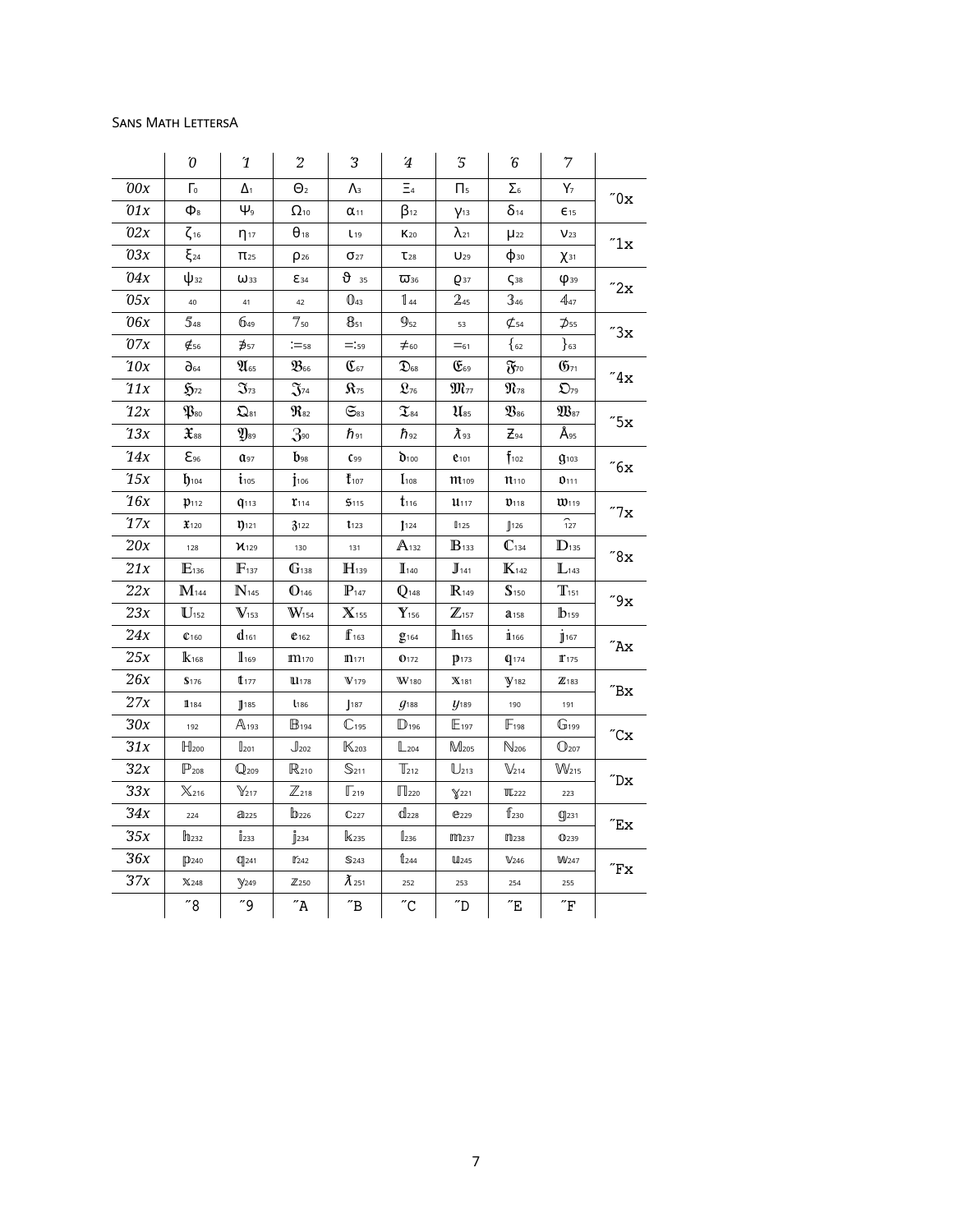#### Serif Math Letters

|       | $\boldsymbol{\hat{0}}$         | $\mathbf 1$                       | $2\,$                               | 3                            | $\overline{4}$           | $\sqrt{5}$                 | ${\bf \hat{6}}$                         | $\boldsymbol{7}$               |                              |
|-------|--------------------------------|-----------------------------------|-------------------------------------|------------------------------|--------------------------|----------------------------|-----------------------------------------|--------------------------------|------------------------------|
| 00x   | $\Gamma_{0}$                   | $\varDelta_1$                     | $\Theta$ <sub>2</sub>               | $\Lambda$                    | E <sub>4</sub>           | $\Pi_{5}$                  | $\Sigma_{\scriptscriptstyle{6}}$        | $Y_7$                          | $^{\prime\prime}0\mathrm{x}$ |
| $01x$ | $\Phi_{\scriptscriptstyle{8}}$ | $\varPsi_{\scriptscriptstyle{9}}$ | $\varOmega_{\scriptscriptstyle 10}$ | $\alpha_{11}$                | $\beta_{12}$             | $\mathcal{V}$ 13           | $\delta$ 14                             | $\epsilon_{15}$                |                              |
| 02x   | $\zeta_{16}$                   | $\eta_{17}$                       | $\theta_{18}$                       | $L_{19}$                     | $K_{20}$                 | $\lambda_{21}$             | $\mu_{22}$                              | $\mathcal{V}_{23}$             | $^{\prime\prime}1x$          |
| 03x   | $\xi_{24}$                     | $\pi_{25}$                        | $\rho_{26}$                         | $\sigma_{27}$                | $\tau_{28}$              | $U_{29}$                   | $\phi$ <sub>30</sub>                    | $\chi_{31}$                    |                              |
| 04x   | $\psi_{32}$                    | $\omega$ <sub>33</sub>            | $\mathcal{E}_{34}$                  | $\vartheta_{35}$             | $\varpi_{36}$            | $Q$ 37                     | $\zeta$ <sub>38</sub>                   | $\varphi$ <sub>39</sub>        |                              |
| 05x   | $-40$                          | $-41$                             | $\rightarrow$ 42                    | $\rightarrow$ 43             | $C_{44}$                 | $5_{45}$                   | $\triangleright$ 46                     | 447                            | "2x                          |
| 06x   | <b>048</b>                     | 149                               | 250                                 | 351                          | 4 <sub>52</sub>          | 553                        | $6_{54}$                                | 755                            | "3x                          |
| 07x   | 856                            | 957                               | .58                                 | ,59                          | $60$                     | $\int$ 61                  | $>_{62}$                                | $\star$ 63                     |                              |
| 10x   | $\partial{\scriptstyle_{64}}$  | $A_{65}$                          | $B_{\scriptscriptstyle 66}$         | $C_{67}$                     | $D_{68}$                 | $E_{69}$                   | $\mathcal{F}_{^{70}}$                   | $G_{71}$                       | "4x                          |
| 11x   | $H_{72}$                       | $\mathcal{I}_{^{73}}$             | $J_{74}$                            | $K_{75}$                     | $L_{76}$                 | $M_{\rm 77}$               | $N_{^{78}}$                             | $O_{79}$                       |                              |
| 12x   | $\mathfrak{P}_{\rm 80}$        | $Q_{81}$                          | $R_{82}$                            | $S_{83}$                     | $T_{84}$                 | $U_{85}$                   | $V_{\rm 86}$                            | $W_{\rm 87}$                   |                              |
| 13x   | $X_{88}$                       | $Y_{89}$                          | $Z_{90}$                            | $b_{91}$                     | $\natural$ 92            | $\sharp$ 93                | $\sim$ 94                               | $\sim$ 95                      | "5x                          |
| 14x   | $\ell$ 96                      | $a_{97}$                          | $b$ 98                              | $C_{99}$                     | $d_{100}$                | $e_{101}$                  | $f_{102}$                               | $g_{103}$                      | $^{\prime\prime}6x$          |
| 15x   | $h_{104}$                      | $i_{105}$                         | $j$ 106                             | $k_{107}$                    | $l_{108}$                | $m_{109}$                  | $n_{110}$                               | O <sub>111</sub>               |                              |
| 16x   | $p_{112}$                      | $q_{113}$                         | $r_{114}$                           | S <sub>115</sub>             | $t_{116}$                | $u_{117}$                  | V <sub>118</sub>                        | $W$ <sub>119</sub>             |                              |
| 17x   | $X_{120}$                      | $y_{121}$                         | $Z$ <sub>122</sub>                  | l <sub>123</sub>             | $J$ <sup>124</sup>       | \$2125                     | $\rightarrow$ <sub>126</sub>            | $\widehat{127}$                | "7x                          |
| 20x   | 128                            | M <sub>129</sub>                  | 130                                 | 131                          | $0_{132}$                | $1_{133}$                  | $2_{134}$                               | $3_{135}$                      | $^{\prime\prime}8\text{x}$   |
| 21x   | $4_{136}$                      | 5137                              | 6138                                | 7139                         | $8_{140}$                | $9_{141}$                  | $\mathcal{A}_{142}$                     | $\mathcal{B}_{143}$            |                              |
| 22x   | $C_{144}$                      | $\mathcal{D}_{145}$               | $\mathscr{E}_{146}$                 | $\mathcal{F}_{147}$          | $\mathcal{G}_{148}$      | $\mathcal{H}_{149}$        | $\mathcal{J}_{\scriptscriptstyle{150}}$ | $\mathcal{J}_{^{151}}$         | $^{\prime\prime}9x$          |
| 23x   | $\mathcal{K}_{^{152}}$         | $\mathscr{L}_{153}$               | $\mathcal{M}_{154}$                 | $\mathcal{N}_{155}$          | $\mathcal{O}_\text{156}$ | $\mathscr{P}_\textrm{157}$ | $\mathcal{Q}_\textrm{158}$              | $\mathscr{R}_\textrm{159}$     |                              |
| 24x   | $S_{160}$                      | $\mathcal{T}_{161}$               | $\mathcal{U}_\textrm{162}$          | $\mathcal{V}_{163}$          | $\mathcal{W}_1$ 64       | $\mathcal{X}_\textrm{165}$ | $y_{166}$                               | $\mathcal{Z}_\textrm{167}$     | $^{\prime\prime}$ Ax         |
| 25x   | $\hat{a}$ 168                  | $\mathcal{B}_{169}$               | $C$ 170                             | $d_{171}$                    | $e_{172}$                | $f_{173}$                  | $q_{174}$                               | $h_{175}$                      |                              |
| 26x   | $\dot{\iota}$ 176              | $\dot{\mathcal{J}}$ 177           | $R_{178}$                           | $\ell_{179}$                 | $m$ <sub>180</sub>       | $n_{181}$                  | $O$ -182                                | 72183                          | $^{\prime\prime}$ Bx         |
| 27x   | $q_{184}$                      | 1185                              | 3186                                | $t_{\scriptscriptstyle 187}$ | $u_{188}$                | U <sub>189</sub>           | $u$ 190                                 | $x_{191}$                      |                              |
| 30x   | $\mathcal{Y}$ 192              | 2/193                             | $t$ 194                             | $\mathcal{J}$ 195            | A196                     | $\mathfrak{B}_{197}$       | $\mathscr{C}_{198}$                     | $\mathfrak{D}_$ <sub>199</sub> | $^{\prime\prime}$ Cx         |
| 31x   | $\mathscr{C}_{200}$            | $\mathfrak{F}_{201}$              | $\mathcal{G}_{202}$                 | $\mathcal{H}_{203}$          | $\mathfrak{F}_{204}$     | $\mathfrak{F}_{205}$       | $\mathcal{K}_{206}$                     | $\mathcal{L}_{207}$            |                              |
| 32x   | $M_{208}$                      | $\mathcal{N}_{209}$               | $6_{210}$                           | $\mathfrak{P}_{211}$         | $\mathbb{Q}_{212}$       | $\Re$ <sub>213</sub>       | $S_{214}$                               | $\mathfrak{T}_{215}$           | $^{\prime\prime}$ Dx         |
| 33x   | $\mathfrak{N}_{216}$           | $\gamma_{217}$                    | $\mathcal{W}_{218}$                 | $\mathcal{X}$ 219            | $y_{220}$                | $\mathfrak{T}_{221}$       | 0.222                                   | 6223                           |                              |
| 34x   | C <sub>224</sub>               | $d_{225}$                         | $e_{226}$                           | $\ell_{227}$                 | $q_{228}$                | $h_{229}$                  | i <sub>230</sub>                        | $j$ <sub>231</sub>             | $^{\prime\prime}$ Ex         |
| 35x   | R232                           | $\ell$ <sub>233</sub>             | m <sub>234</sub>                    | $n_{235}$                    | $O$ -236                 | $p_{237}$                  | $q_{238}$                               | 1'239                          |                              |
| $36x$ | 3240                           | $t_{241}$                         | U <sub>242</sub>                    | 0.243                        | <b>W</b> 244             | <b>X</b> 245               | $y_{246}$                               | 2247                           | $^{\prime\prime}$ Fx         |
| 37x   | 1248                           | J249                              | 250                                 | 251                          | 252                      | 253                        | 254                                     | 255                            |                              |
|       | "8"                            | "9                                | $^{\prime\prime}$ A                 | ″B                           | $^{\prime\prime}$ C      | $\sqrt{\phantom{a}}$ D     | $^{\prime\prime}{\rm E}$                | $\sqrt[r]{\mathrm{F}}$         |                              |